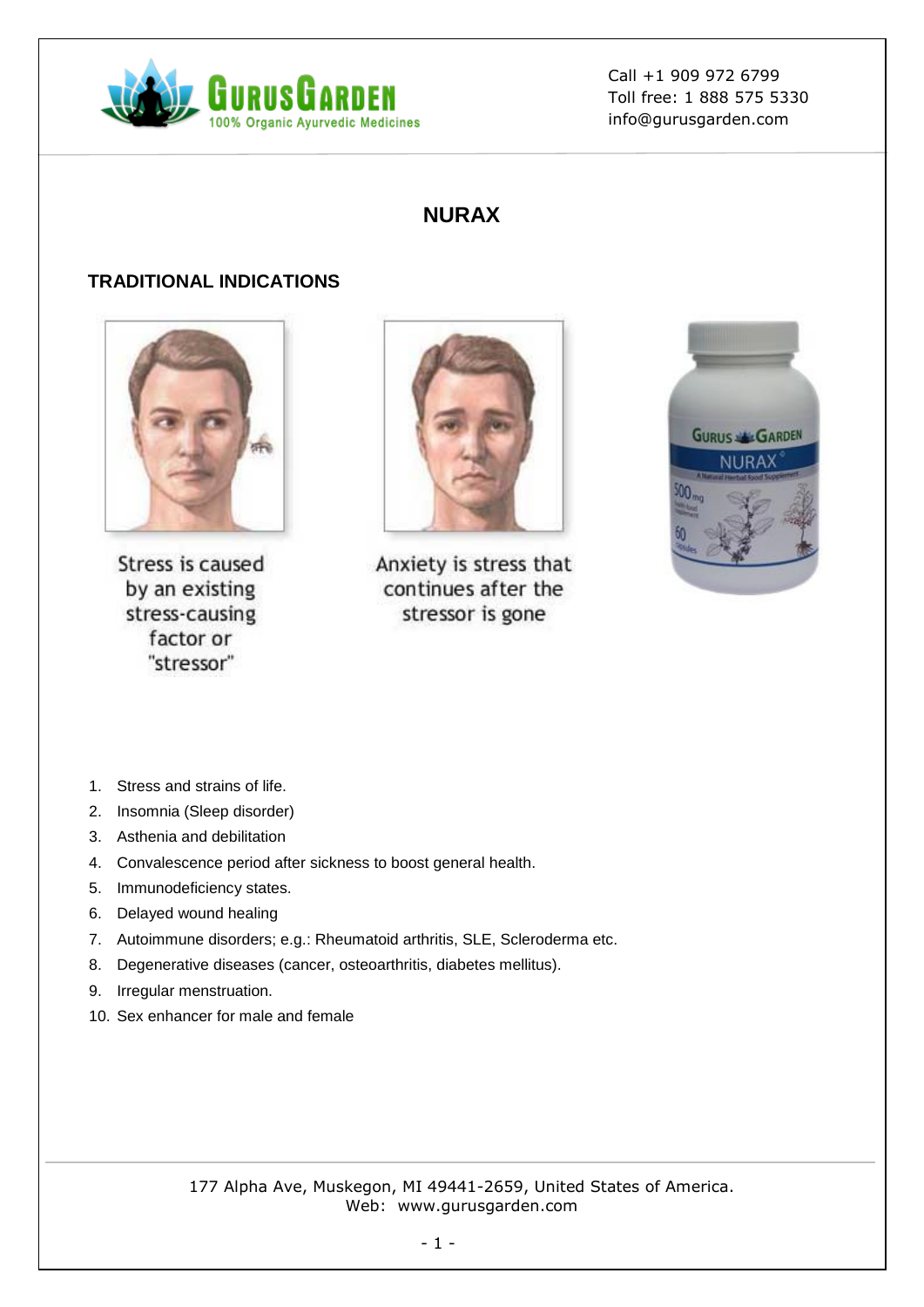



**Normal and Arthritic Joints** 



#### How it works:

Hormones are the messengers of life. They are coordinating various physiological activities in the human body. Hypothalamus, pituitary and its target organs constitutes the hormone axis. **NURAX** helps to regulate the deviations to regain the normal state. This paves the way for compensatory strategy to prepare the body to meet any stress positively.

Adequate Antioxidant production (primary), body repair system, good sleep and appetite are the result. Metabolic rate is also augmented to release more energy. **NURAX helps**prepares the body for proper alert, fight and freight. The immune system is at its zenith also.

### **ABOUT NURAX**

**NURAX** is100% natural herbal. Dry extracts encapsulated for convenience. Dailytwo doses can help stop stress related injury to the body and mind. Stress causes increased sweating, heart and respiratory rate, sleep disorders,sustained high blood pressure that kills target organs like heart, vessel of brain, retina,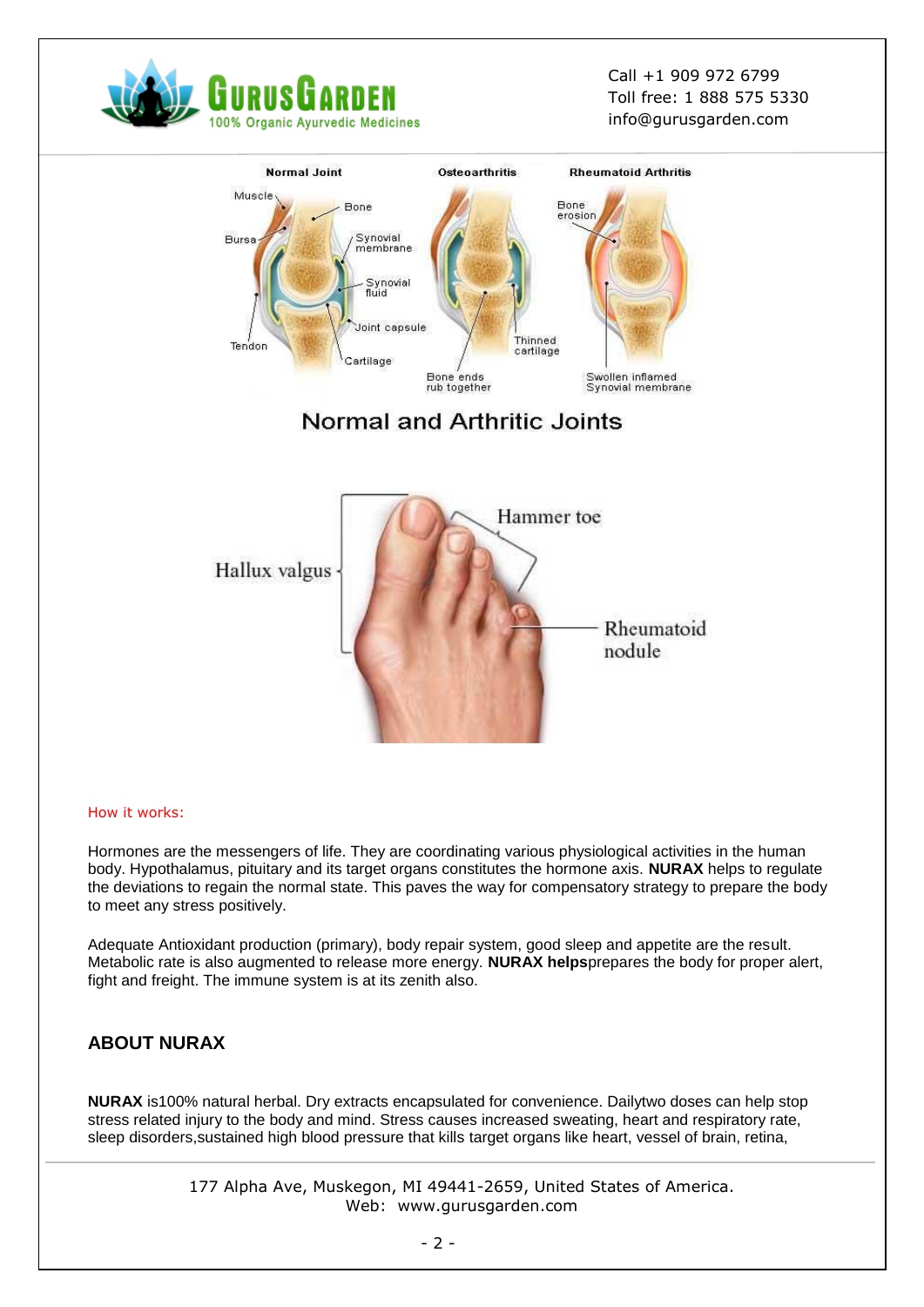

kidney etc. Premature death with early advanced aging process is the result.

This remedy can protect from these effects and also keep the mind-body harmony at its zenith with elevated threshold level for stress. Moreover, this ensures a cool calm relaxed personality with sound sleep, and good bowel habits. Memory and attention span is satisfactory. General immunity and intelligence go better. Delays fatigue at work. A state of disease free happy long life!

Busy schedules, deadlines, bills to pay, job changes, endless chores and errands, relationships, family problems, kids are bugging you, your job is demanding and the housework never ends. Tired, irritable and unable to sleep at night, you look out for the relief. This is stress.

Stress starts when your body is confronted with more than it can handle be it physical, emotional or mental. At first, your body prepares by increasing adrenalin production. You know the signs: pounding heart, heavy breathing, sweating and tense muscles. However, when stress persists, physical preparation turns into physical deterioration.

Emotional reactions include irritability, anger, losing one's temper, yelling, lack of concentration, being jumpy, etc. When left unchecked,stress can lead to a variety of health problems including insomnia, ulcers, back pain, colitis, high blood pressure, heart disease, and a loweringof the body's immune system.

Stress can damage target organs like heart, vessels at brain, retina, kidney etc. Premature death preceded by advanced aging process will be the end result.

### **NURAX - DOSAGE and DIRECTIONS**



People after 18 yrs old should take one (1) capsule 2 times daily (every 12 hours) on an empty stomach with lukewarm water.

For best results, no food should be taken 60 minutes before or after taking **NURAX.**

Take optimum water to enhance elimination of released toxins from the body.

**Please read Healing Crisis for more information**.

## **INGREDIENTS**

| <b>Supplement Facts</b><br>Serving Size: 1 Capsules (500 mg)<br>Servings per container: 60 |         |        |
|--------------------------------------------------------------------------------------------|---------|--------|
| Each Serving contains                                                                      |         | %D\    |
| Withania somnifera (Ashwagandha)                                                           | 200 mg. | $\ast$ |
| Celastrus paniculalus ( <i>jyotishmati</i> )                                               | 40 mg.  | $\ast$ |
| Centella asiatica (Brahmi)                                                                 | 40 mg.  | ж      |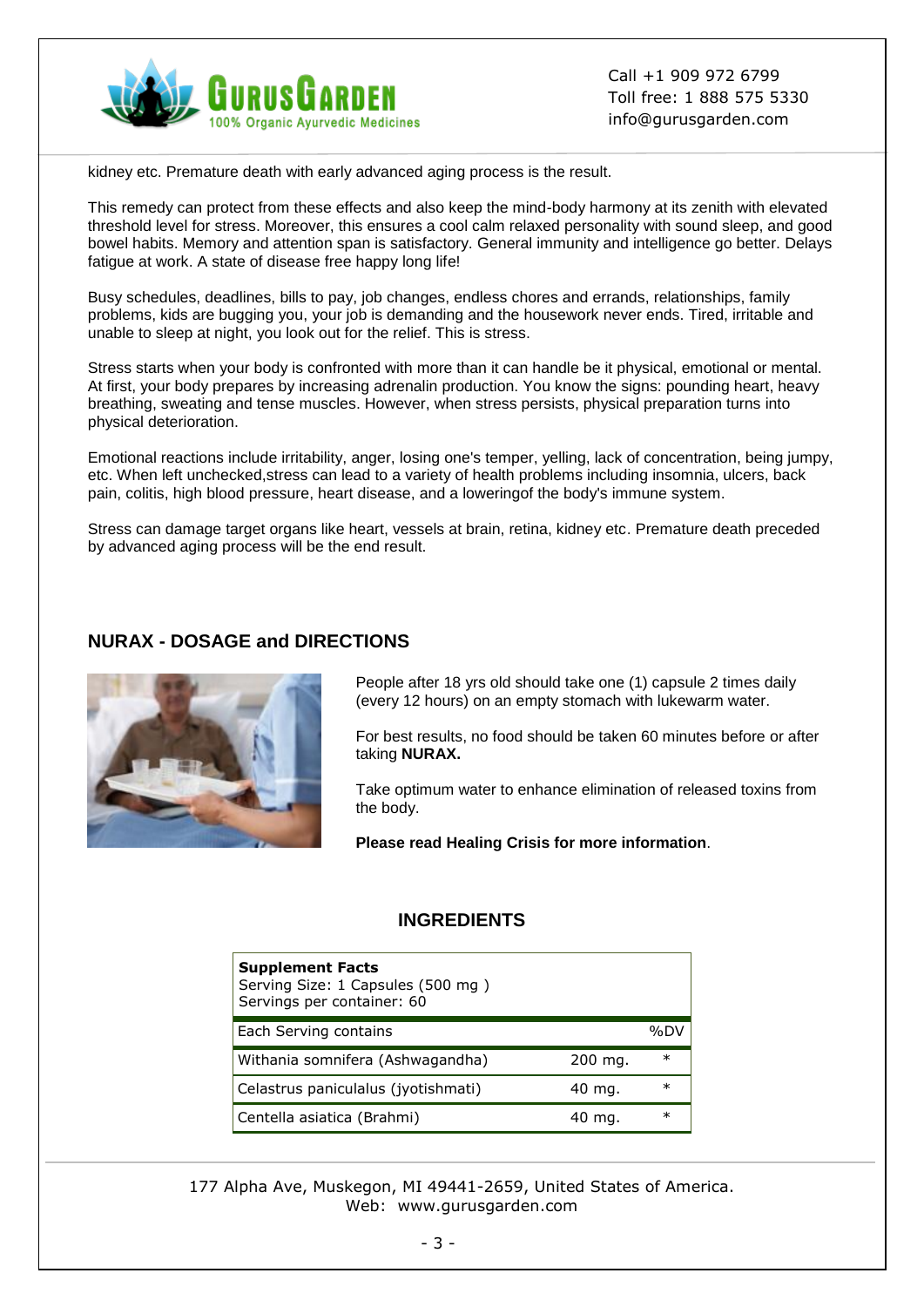

| Evolvulus alsinoides (Shankhpushpi)                           | 40 mg.   | $\ast$ |
|---------------------------------------------------------------|----------|--------|
| Pueraria Tuberosa                                             | 40 mg.   | $\ast$ |
| Mucuna Pruriensa                                              | 40 mg.   | $\ast$ |
| Asparagus Racemosus                                           | 40 mg.   | $\ast$ |
| Trikadu - Zingiber Officinale, Pipper Logum,<br>Pipper Nigrum | $60$ mg. | $\ast$ |
| * Daily value (DV) not established.                           |          |        |



**1) Withania Somnifera -** This is the major ingredient in the formula- an adaptogen known for 5000 years in Ayurvedic medical wisdom. It has effect in almost all systems through the hypothalamic-pituitary axis. Keeps the mind and body in good harmony. Attains good concentration and delays fatigue. Immune apparatus is stimulated. It is anticancerous, anti-arthritic and a nerve tonic. Increases natural anti-oxidants in the blood and so prevents degenerative changes and provides rejuvenation. Good sleep and a state of well being results.

**2) Celastrus Paniculatus** - Known for its memory sharpening and intellectual uplift properties. Anti-stress and improves motor learning process. In children with mental deficiency, this gives amazing results of improvement.





**3) Centella Asiatica -** Number one nerve and brain tonic in Ayurveda. Improves general mental ability in children, as well as physical and mental growth. Asiaticosides are its one major Phytochemicals that improves wound healing property. Gives good sleep and bowel habits. It is immune boosting. Regeneration of damaged organs made possible. Almost all essential amino acids and micronutrients present. It delays fatigue even in the old age. Delays aging process also. Excellent in Semile Dementia.

**4) Evolvulus Alsinoides -** A wonderful rejuvenative plant. It provides anti-anxiety effect. It is a neurotonic and anti-epileptic. Improves motor learning process and memory retaining capacity. Ensures undisturbed sleep and raised body resistance to microbial infections.





**5) Pueraria Tuberosa -** A bulky tuber, its starch contain rejuvenating and immunoenhancing ingredients. It brings re-building muscle protein and bone matrix even in old age. Antiosteoporotic, in man it is libido raising and anti- cancerous.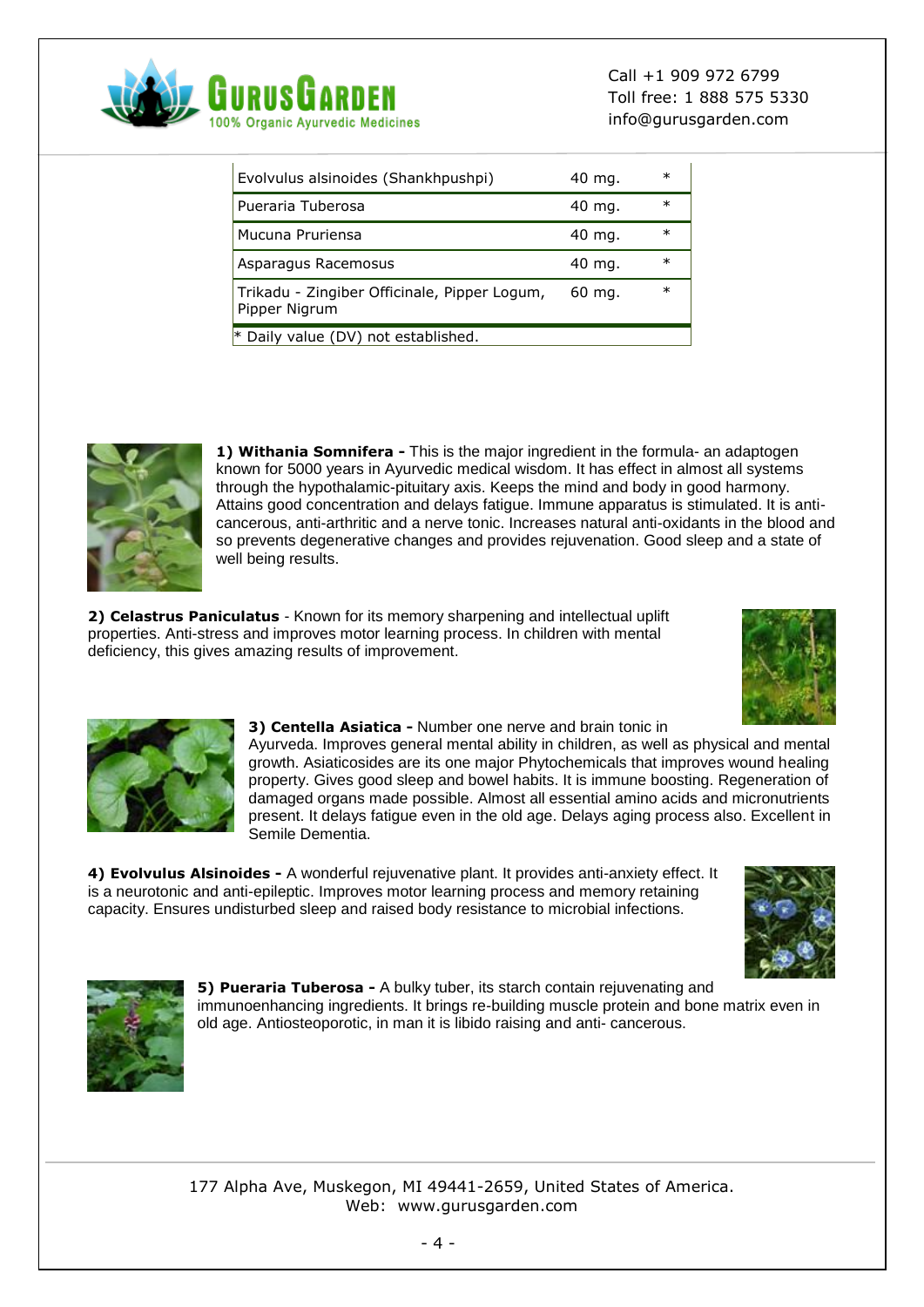



**6) Mucuna Pruriens -** Kernal of seeds with phyto chemicals that stimulates brain neurotransmitters in proper balance. This enhances anti-stress and anti-dementia effect. Useful in Parkinson's disease and epilepsy also. Raises libido, anabolic and restorative. Stimulates protein synthesis in wasted muscles, tendons, ligaments and bone tissue.

**7) Asparagus Racemosus -** Fleshy tubers of the divine plant is known for its rejuvenative effect in old age, especially in women. It is cooling and restorative. Abundant anti-oxidants, micronutrients like zinc, chromium, and iron makes it a food supplement also. This is most natural source of glutathione booster in the human body cells. Phytosterols are useful in male and female old age as it serves appropriate precursor sex hormones. This relieves benign prostate enlargement and menopausal syndrome respectively. Immunoglobulins are elevated and total immunity is attained at the zenith.





**8) Three herbals as a set** - Dry Ginger, Pepper Longum and Pepper Nigrum. Increases digestibility. Moreover it enhances the bioavailability of the above compounds at cellular even sub-cellular level. Also acts as a natural and eco-friendly preservative to the formulation.

## **TESTIMONIALS**

#### Rheumatoid arthritis

I am a 48 year old Female. I am a former nurse. After being in a tremendous amount of pain in my bones and joints for the longest time, about 9 years ago I was diagnosed me with Rheumatoid arthritis. The pain that I was suffering made it impossible continue my job as a Nurse due to my disability. My small joints of both upper and lower limbs are very swollen and I have become increasingly disfigured in those areas. The pain was day and night with no relief. My appetite was diminished and testing showed that my hemoglobin was also low. The doctor explained that this was all a part of living with Rheumatoid arthritis. My muscle mass was decreasing rapidly as I was unable to use them as much. At one point I was bedridden and could only walk with some kind of support. Despite being put on strong medications, My blood work was still showing me as positive for Rheumatoid arthritis. I had almost given up hope.

My luck changed the day that one of my close friends told me about your website and specifically your products, **NURAX** and **VASKO** . Her Aunt had suffered terribly from Rheumatoid arthritis and found your products and has not been the same since. My husband and I visited your website. He was a bit skeptical after reading the description and reviews because for him it sounded too good to be true. I was also a skeptic but I was in so much pain that I had to nothing left to lose. It was working for my friends Aunt , so I thought it was worth a try. It turned out to be a miracle for me.

I started taking **NURAX** and **VASKO** one week later. I didn't see any significant results in the first 45 days but the company herbalist told me to expect that . He advised me to continue using it for a few more months. He was so right. After 2 months more, I started noticing changes. My pain was relieved to a great extent, it was unbelievable. I started being able to move my joints again and the inflammation decreased rapidly. The quality of my sleep was very much improved and my appetite and bowel movements went back to normal. Even my gastric tolerance to medications for other health issues I was having become better.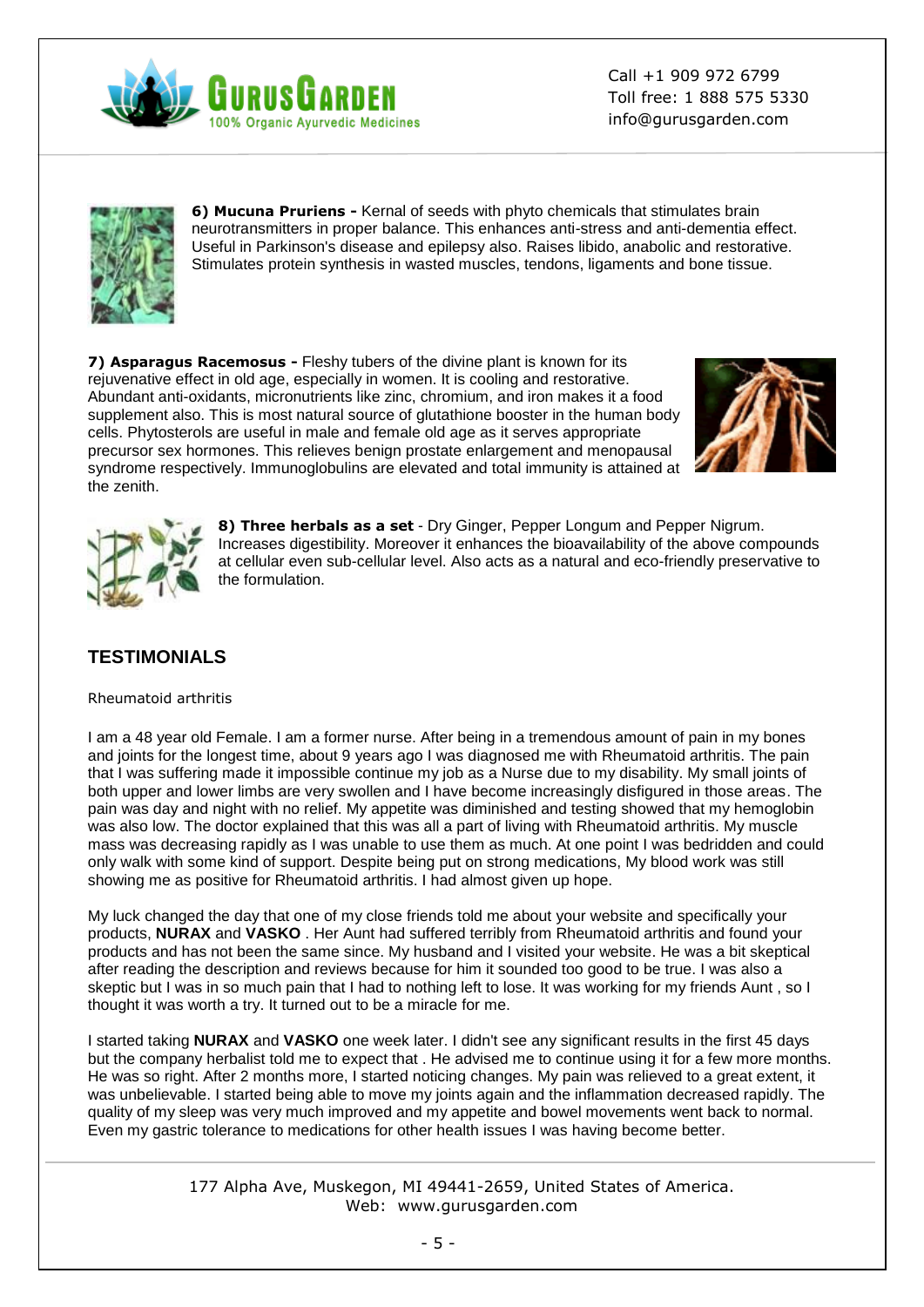

We were really encouraged by my drastic improvement and I slowly reduced my prescription drugs. By the end of fifth month of **NURAX** and **VASKO** I had very minimal pain and swelling. I went in for new blood work and the results were astounding. The Doctor was amazed to see my improvement, especially after hearing that it was all due to herbal therapy.

Today after six months I feel as if I am on top of the world. I am still continuing NURAX and VASKO regularly. There is no way I would stop after seeing the quality of my life change so much for the better. I will be going back to my profession as a nurse after few more months of rest. I could not possibly find the right words to thank you for all that you've done for me. **NURAX** and **VASKO** have changed my life and I'm no longer being paralyzed by Rheumatoid arthritis. To all those struggling with RA. There is hope.I have seen it with my own eyes.

#### **Emily Smigelski, Massachusetts**

#### Stress

Since last 5 years I am on hypertensive medication. Now I am 45 yrs old. I am a CPA working in a manufacturing company and my job satisfaction was very low. I have lots of stress from my superiors and associates. Sleep with nightmares was usual.

My doctor increased the dosage of prescription medicine TENORETIC. Fatigue and body pains were in the incremental phase. Other blood parameters were normal. I was diagnosed as in "state of stress". I happened to hear about an anti-stress herbal formula from one of my friends. My friend told me that he is getting better sleep after 4-5 days of taking **NURAX**. I finally ordered **NURAX** to try it out myself.

It took only 10 days for me to notice some changes in my sleep pattern. I had more chances of concentrating my work. I started feeling my stress level going lesser every day. The body pains and fatigueless were also totally disappeared after a month.

**NURAX** changed my outlook. I am more than happy to recommend **NURAX** to anyone who is suffering from stress related disorders.

#### **Jerome Seidman, Louisiana**

#### Poor erectile function

I am 59 yrs male with poor erectile function for last 2 to 3 yrs. I didn't have high blood pressure or diabetes. I was not a smoker too. I was practicing an unhealthy lifestyle in food habits. That was the only explainable reason could be put forward.

Somehow I happened to see your website and saw the details of **NURAX**. I have ordered 3 month course of supplements **NURAX** and **VASKO**. I didn't find any significant result in the first month but the second month I could feel the changes.

This is my 5 th month taking **NURAX** and **VASKO**. I am more than happy to say that I got the desired benefit taking your supplements. Thanks you for the help.

#### **Kelly Silkman, Nebraska**